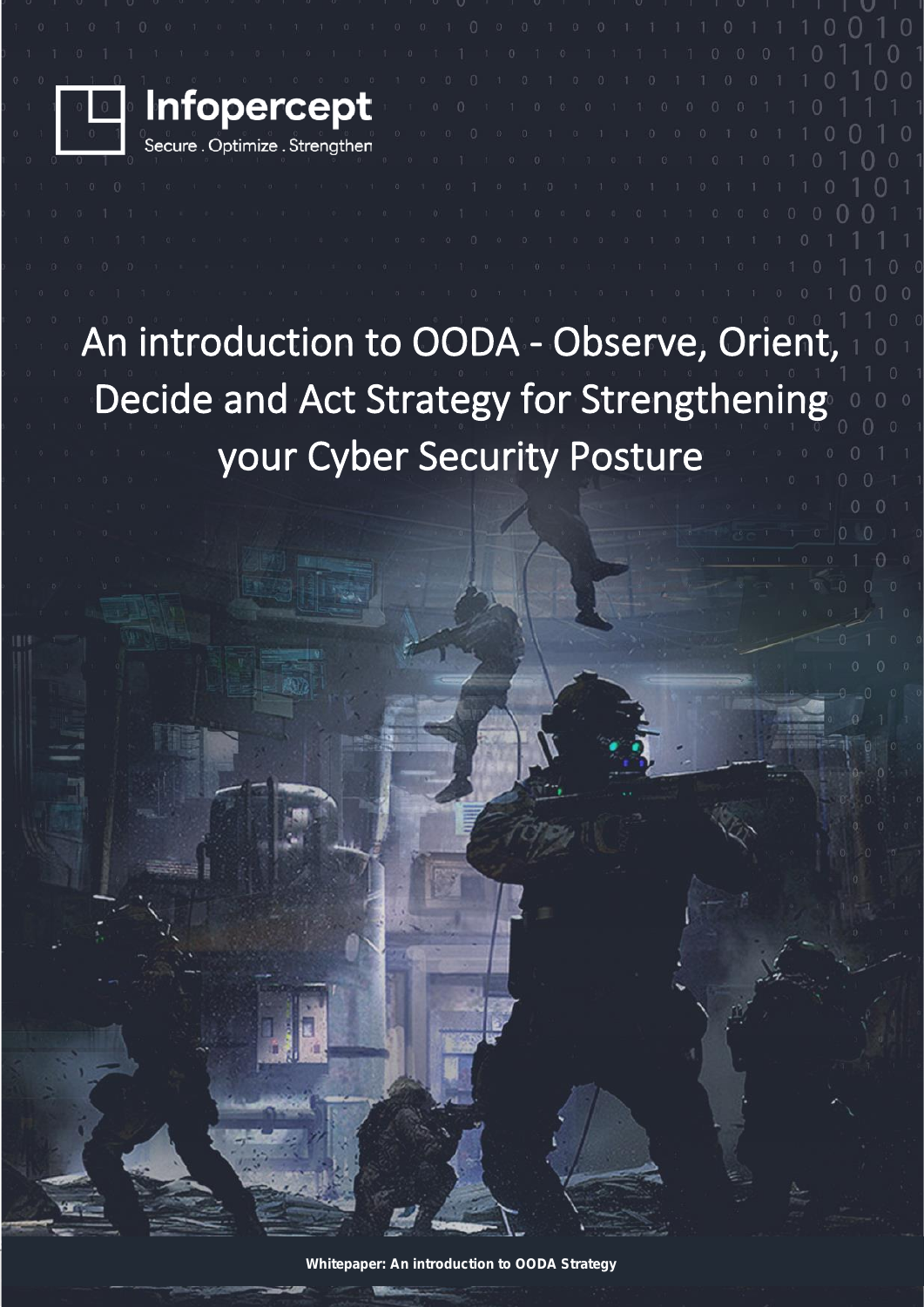## **Table of Contents**



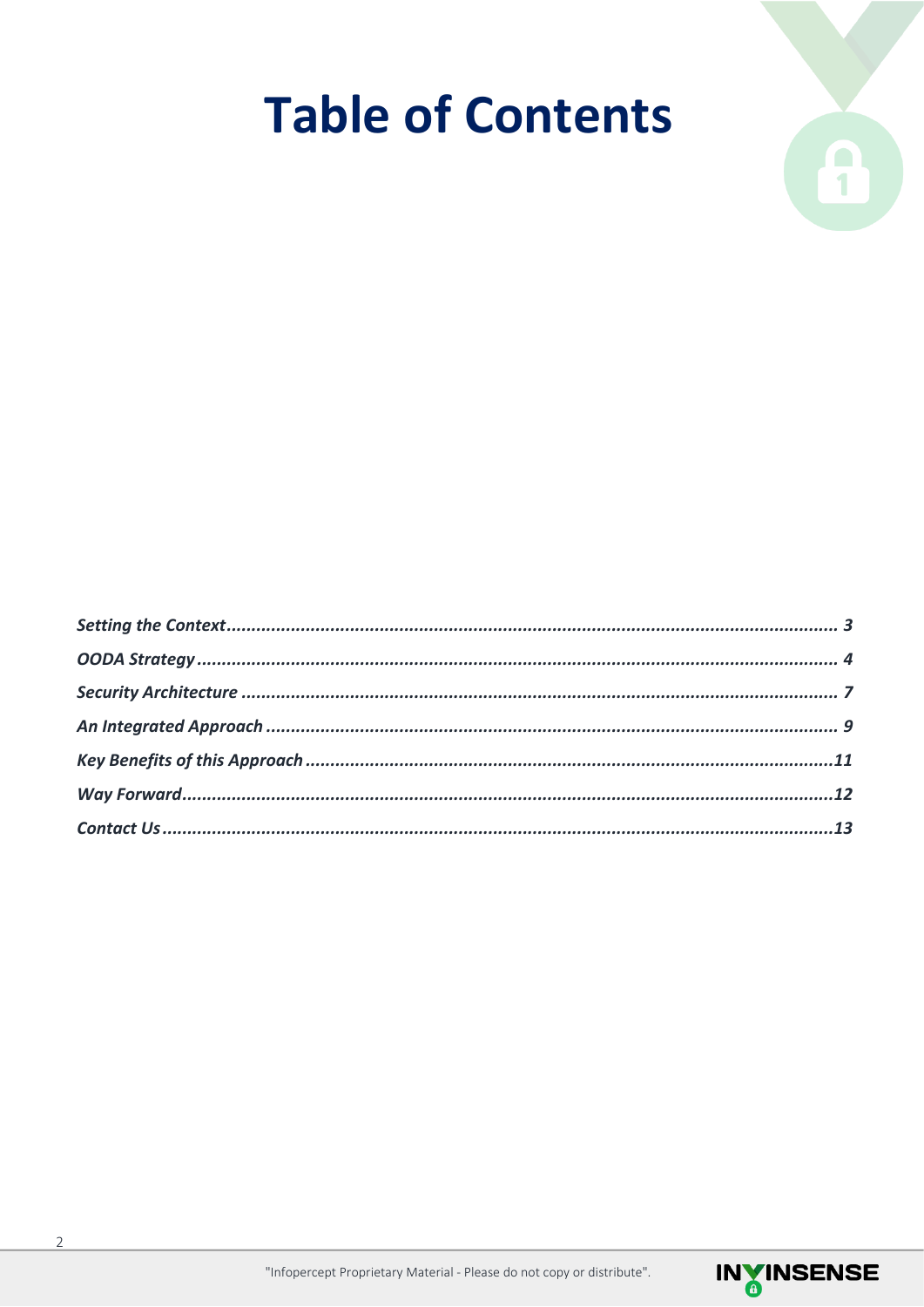## **Setting the Context**



This whitepaper explores an approach where we can bring together an integrated platform consisting of strategy, solutions, and services to effectively detect and respond to cyberattacks on an ongoing basis. As any reader is aware, we have a myriad of technologies and service offerings that touch upon one or some of these critical areas and not all. The challenge with such an approach is that the organization and the team miss the bigger picture and always fall short of putting the right foot forward when it comes to detecting and responding to attacks in real-time.

#### **Current Challenges:**

Currently we are spending a lot of time skimming through event logs and performing pattern analysis to eventually arrive at detecting a breach. This is time consuming and what is missing out is the tighter integration of Intelligent Security Orchestration and Automation solutions and approach. As many studies prove, any organization is losing anytime between 1 month to a year or more in finding out about a breach or an attack. This is a costly affair as we are left with not many options after. Another drawback with this approach is the lacklustre Incident Response Strategy and the overall delay with it. We are faltering at two places – one at the incident detection and the other at the response stage. Irrespective of all these, we are spending huge amounts of money in procuring tools and technologies that do not integrate well with each other or rather fit the overall objectives.

#### **What shall be the approach then?**

What we need in such a scenario is developing an Integrated platform that brings together the strategies, services, and solutions, it takes to detect and respond to any sophisticated attacks on an ongoing basis. We achieve a one-stop solution for the problem rather than multiple technologies and approaches that would not serve the purpose in the long run. What we introduce here is a concept called "OODA" (Observe; Orient; Decide; Act; and Adapt) whereby solutions such as SIEM, SOAR and EDR are all brought under one platform wherein one would get a unified approach to detect and respond to cyberattacks on an ongoing basis.

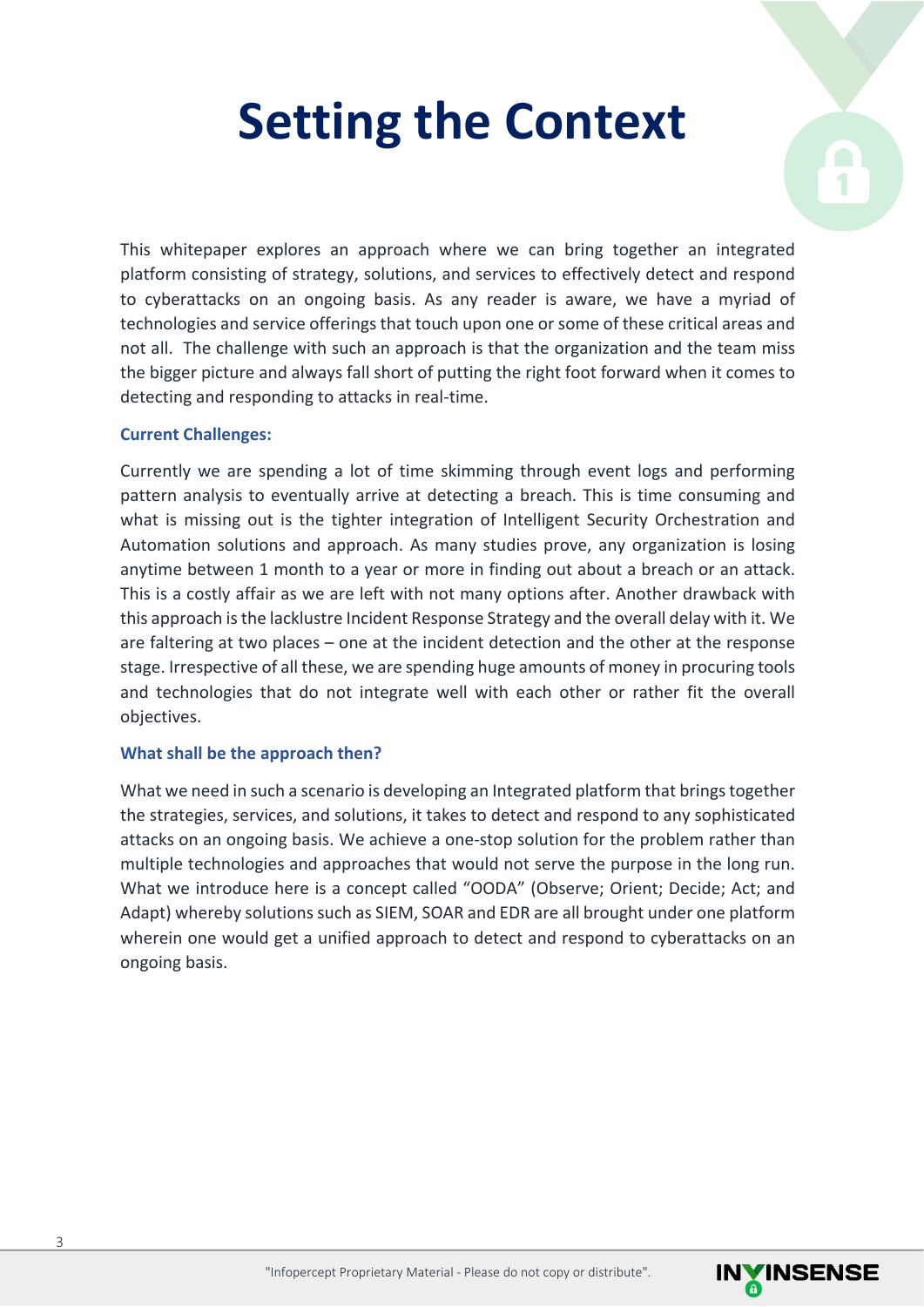### **OODA Strategy**



Security Optimization is the key here. We shall need to put in a simple and coercive strategy that answers "Why" we do this in the first place. Why we do this is to achieve the overall objective of detecting and responding to cyberattacks on a real-time basis.



This will cover the stages of Observe, Orient, Decide, Act, and then ADAPT as a continuous process to achieve Optimization in terms of People, Process and Technology.

The Observe Process covers the part of observing and analysing the SIEM, its alerts and correlation engine's behaviours.

Orient is the next process where depending on the SIEM alerts, the SOAR- ORIENT is done which takes feedback of Play Books, and different types of Automation deployed.

Under the DECIDE process, different security Solutions are identified and EDR.

ACT is when the real execution of the plan happens, and the decision is taken.

All this is not a one-time effort and shall need to be improvised and customised as in the ADAPT phase to achieve a continuous process of Security Optimization.

This is summarised in the next diagram.

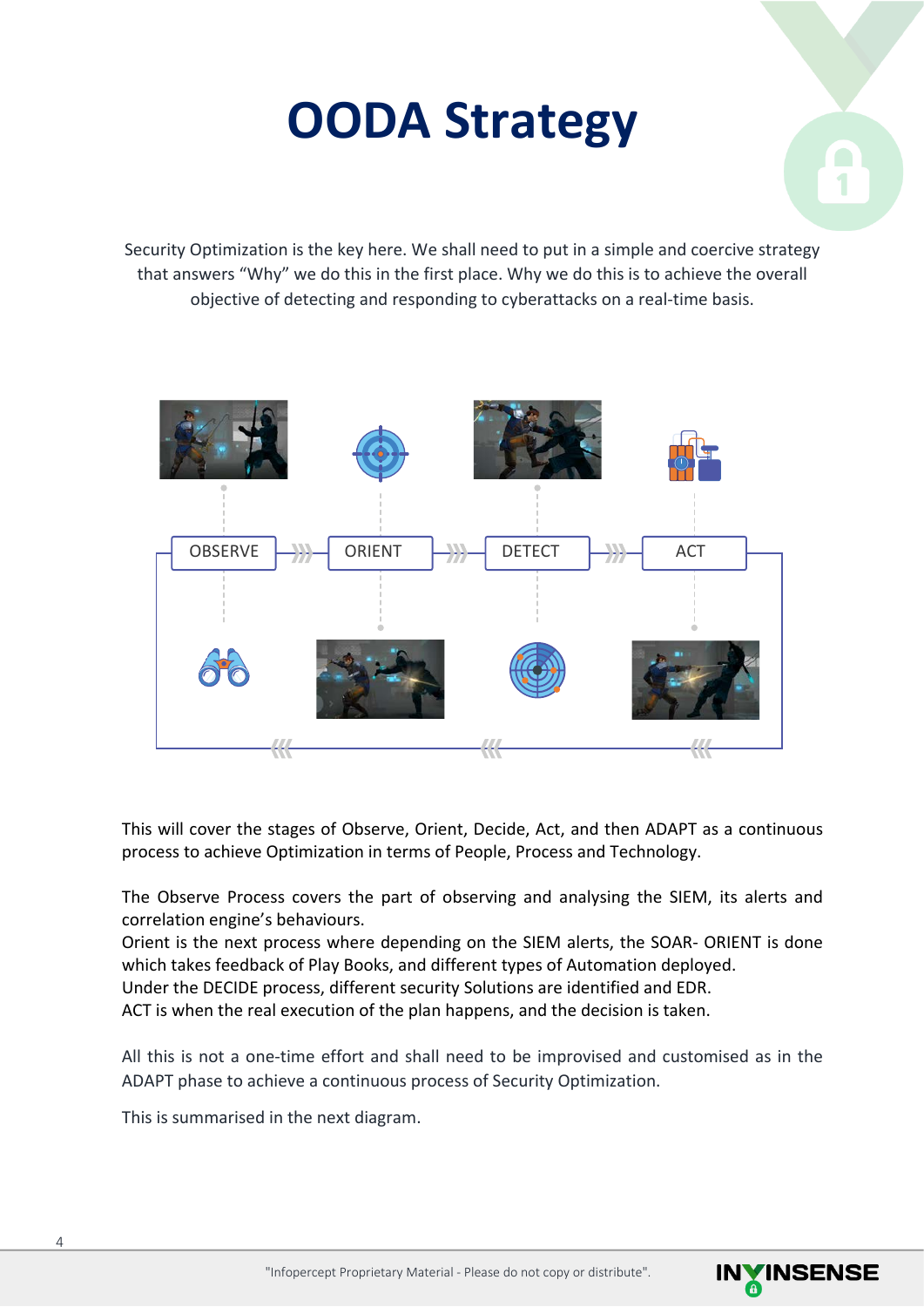| <b>SIEM "OBSERVE"</b>                    |                              | <b>SOAR "ORIENT"</b>                    |
|------------------------------------------|------------------------------|-----------------------------------------|
| Analysis                                 |                              | Play Books                              |
| Dashboards                               |                              | <b>Fully Automated Playbooks</b>        |
| Alerts                                   |                              | Semi Automated Playbooks                |
| Reports                                  | <b>SIEM ALERT</b>            | Manual PLaybooks                        |
| Link Analysis Visualization              |                              | <b>Types of Automation</b>              |
| <b>Correlation Engine</b>                |                              | Defensive Enrichment Automation         |
| Cross-Log Source Correlation             |                              | Defensive Mitigation Automation         |
| <b>Vulnerability Management</b>          |                              | <b>Forensic Escalation Automation</b>   |
| <b>Cyber Threat Intelligence</b>         |                              | <b>Forensic Enrichment Automation</b>   |
| Network Model/Hierarchy                  | <b>OBSERVE</b><br>M          | Forensic Analysis Automation            |
|                                          |                              |                                         |
| <b>EDR ALERTS</b>                        | OODA<br><b>ACT</b>           | <b>SOAR ACTION</b><br><b>ORIENT</b>     |
|                                          |                              |                                         |
|                                          | <b>DECIDE</b>                |                                         |
| <b>EDR "ACT"</b>                         |                              | <b>EDR "DECIDE"</b>                     |
| <b>Endpoint Detection</b>                | <b>Endpoint Response</b>     |                                         |
| File Add/Remove/Modifications            | <b>Endpont Isolation</b>     |                                         |
| <b>Registry Add/Remove/Modifications</b> | <b>Executable Quarantine</b> |                                         |
| <b>DNS &amp; Network Connections</b>     | Remote Backdoor              |                                         |
| <b>Shell/CMD Command Execution</b>       | File Upload & Download       |                                         |
| Process & Cross-Process Execution        | <b>MODELING NEW</b><br>K     | Registry Add/Remove/Modifications       |
| <b>User Behavior Activity</b>            | <b>COUNTER</b>               | Process Executions, Termination & Block |
| Binary & Executable Storage              |                              | Executable Sandbox Analysis             |
| <b>Cyber Threat Intelligence</b>         |                              | <b>Forensic Memory Dumps</b>            |
|                                          | <b>Other Technologies</b>    |                                         |

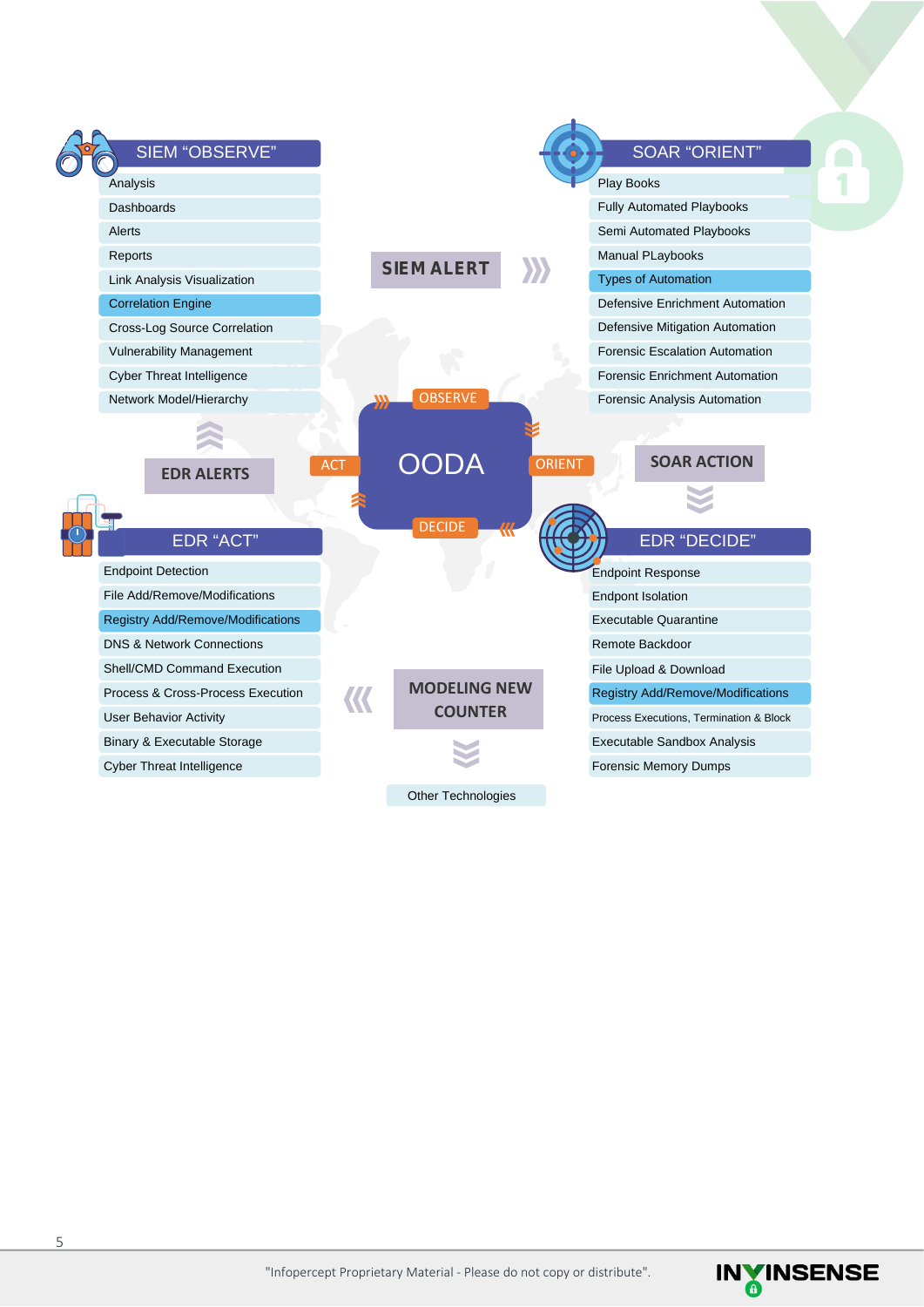What we need here is a strategy to integrate the need of more than 3 technologies and methodologies under one holistic approach to achieve the end objective.

The plan is to combat threats with synchronization and optimization of your security solutions to not only take actions but also make your systems adapt to be ready for any such attack in the future.

**Observe** - SIEM **Orient** - SOAR **Decide** - Security Solutions in the landscape and EDR **Act** - Security Solution in the landscape and EDR

#### **Why SIEM, SOAR and EDR?**

**SIEM** - - Ability to Systematically Store and retrieve the logs for Compliance requirements, Cyber Crime Investigation

**SOAR** - - It does something similar to SIEM but at a much higher level. The primary focus of SOAR is on gathering cybersecurity information and then putting it all together in a way that cybersecurity professionals can easily manage and process

**EDR** - Catch malicious activities delivered by exploit through Zero-Day-Attack and not just focussed on Compliances

We know that SIEM provides us with the capabilities of logging and monitoring security incidents thereby putting in all the necessary measures to easily detect and respond to any such incidents before it creates havoc. What we often see is that due to the absence of coercive strategy or lack of integration among tools or a team that understand the various strategies involved, the process is not effectively set up and monitored. More often, the technology behind is also cumbersome and exceedingly difficult to get onboard and implement. The use cases and configurations that shall need to account the ever-changing threat landscape is also extremely hard to come by.

We have evaluated quite many technologies in the space and various strategies to arrive at an approach that is highly effective and can be a game-changer in the days to come. This phase is rather the starting point of any detection process and shall need to be fool proof. What we propose is a tool that is easily adapted to any technology environment and easy to manage.

This tool has the Analysis and Correlation capability that any SIEM tool that is currently available. The key differentiator here is the tighter integration with the other technologies we are going to implement and the achievement of the key objective of OBSERVE phase as that of going through tons and tons of data to analyse and correlate on a real-time basis to weed out as many false positives as possible to alert the team to get ready to act.

Once the SIEM Alert is generated, then it is the SOAR solution that performs the various kinds of orchestration and automation to prepare the defences against the alert. This is the ORIENT phase the necessary techniques are formulated based on the intelligence. What is required here is a SOAR solution that considers various Orchestration and automation techniques possible to define a strategy for incident response.

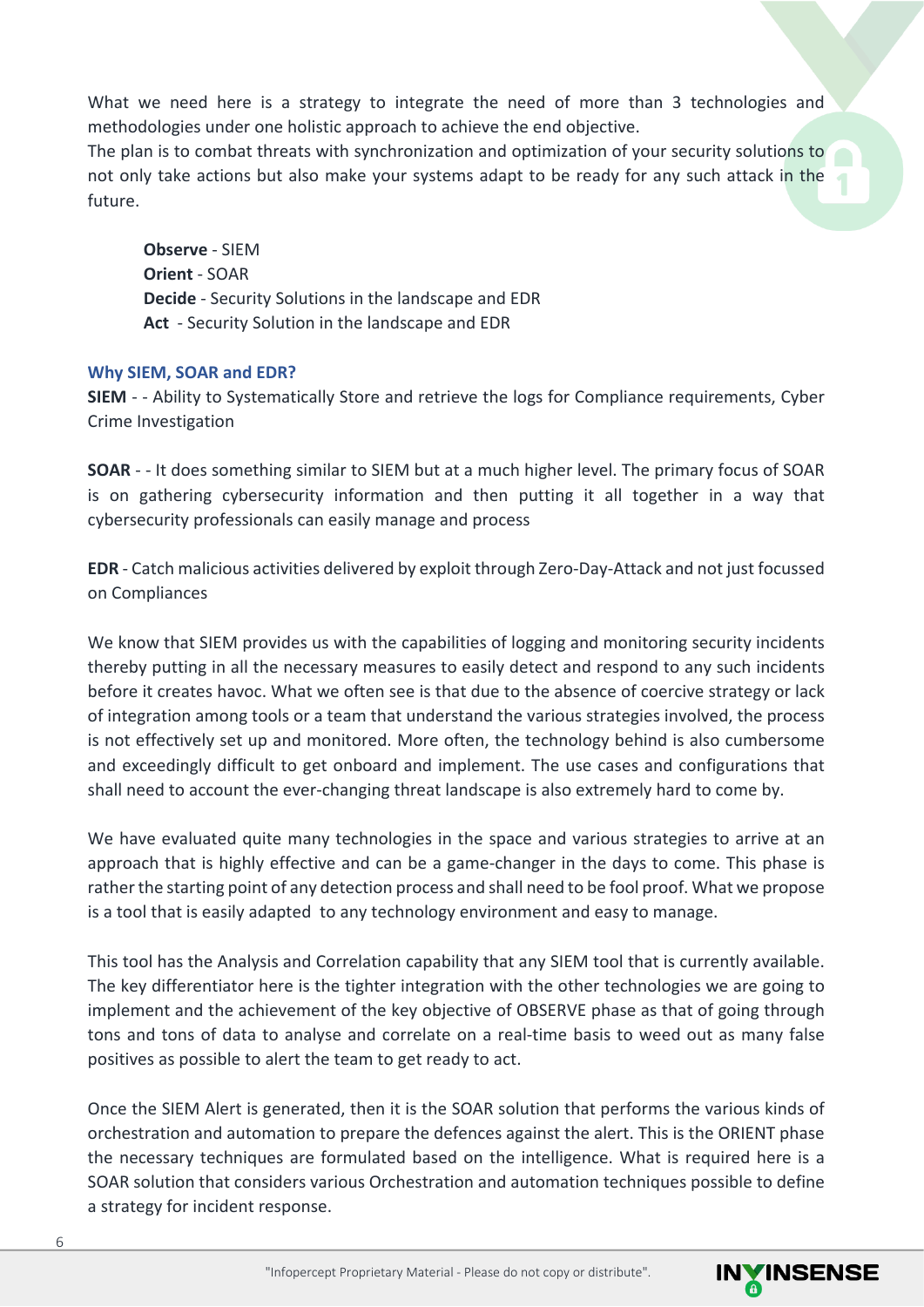### **Security Architecture**

Now, we have the incident identified and the necessary techniques / methods to respond readily. This is where we DECIDE and ACT. For this, we need the support of an Endpoint Detection and Response (EDR) tool to facilitate the action. A capable EDR solution along with the various security solutions will help in endpoint detection and response. A comprehensive Threat Intelligence aids in Detection and host of analysis along with Forensic techniques help in a highly effective Incident Response.

#### A snapshot view of the effective Endpoint Detection and Response is captured as below:



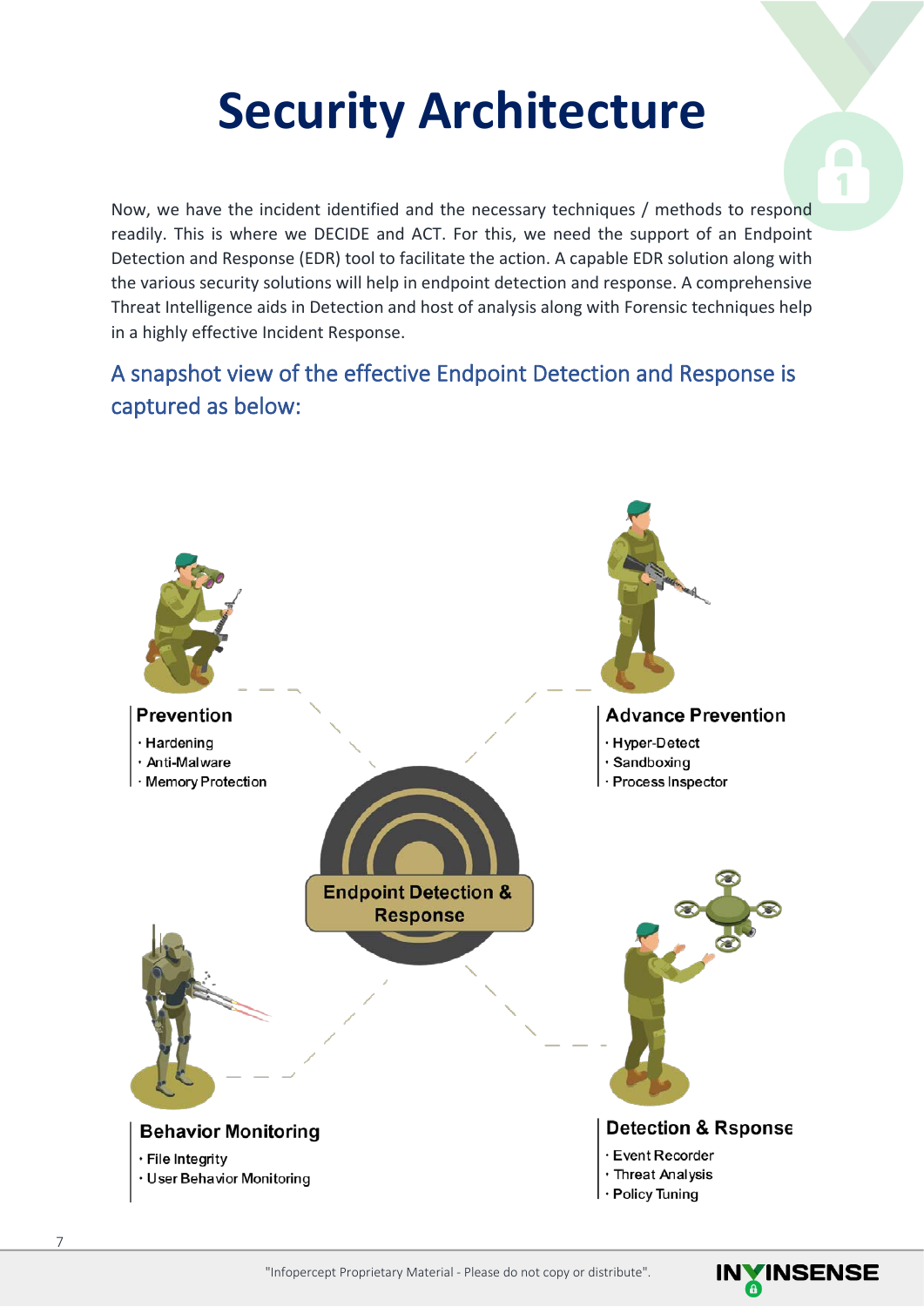

The 3 major components that constitute the Security Optimization Centre to seamlessly integrate and to deliver the OODA Strategy is shown below:



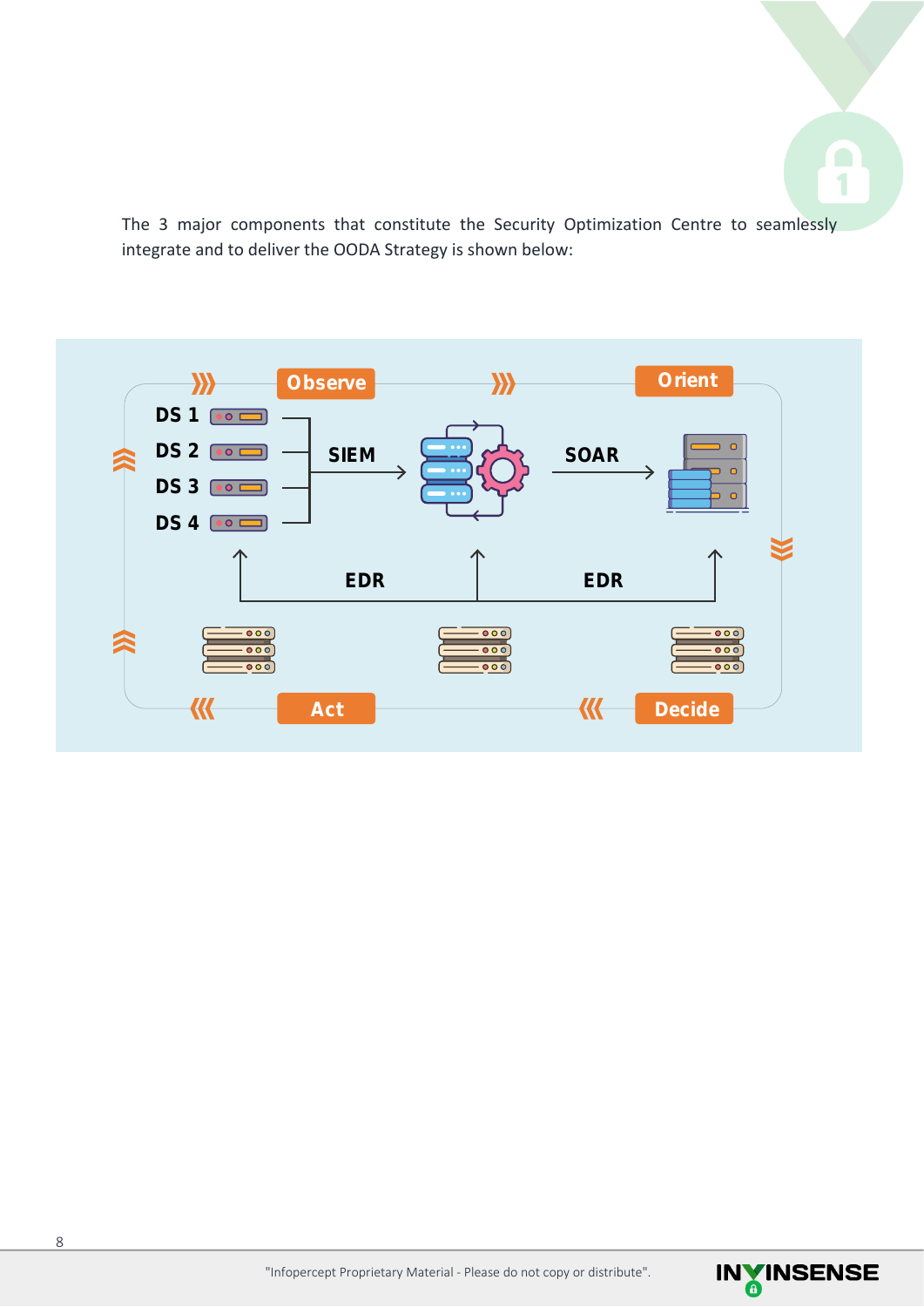## **An Integrated Approach**



We have seen the benefits of using multiple solutions and methodologies related to Incident Detection and Response to bring together a holistic integrated approach that delivers as promised and more in this ever-changing environment. The OODA Approach to implementation is captured in the below diagram:



The key objectives that are met in a single approach can bring in much ease to the security team in any organization. What we see as different tools with different outcomes and different teams with different objectives are all brought under one umbrella to solve a complex problem i.e. how we detect and respond to security incidents in a timely manner. This objective is not that easy to achieve as can be seen from the queries and concerns expressed by the security teams globally.

What has always been a missing link was the tighter integration of these strategies, solutions, and services all under one platform. And that is exactly what we are trying to solve here and trying to achieve. OODA Strategy and Approach is an attempt to achieve all these seemingly tougher goals in one shot. These are summarized as below:

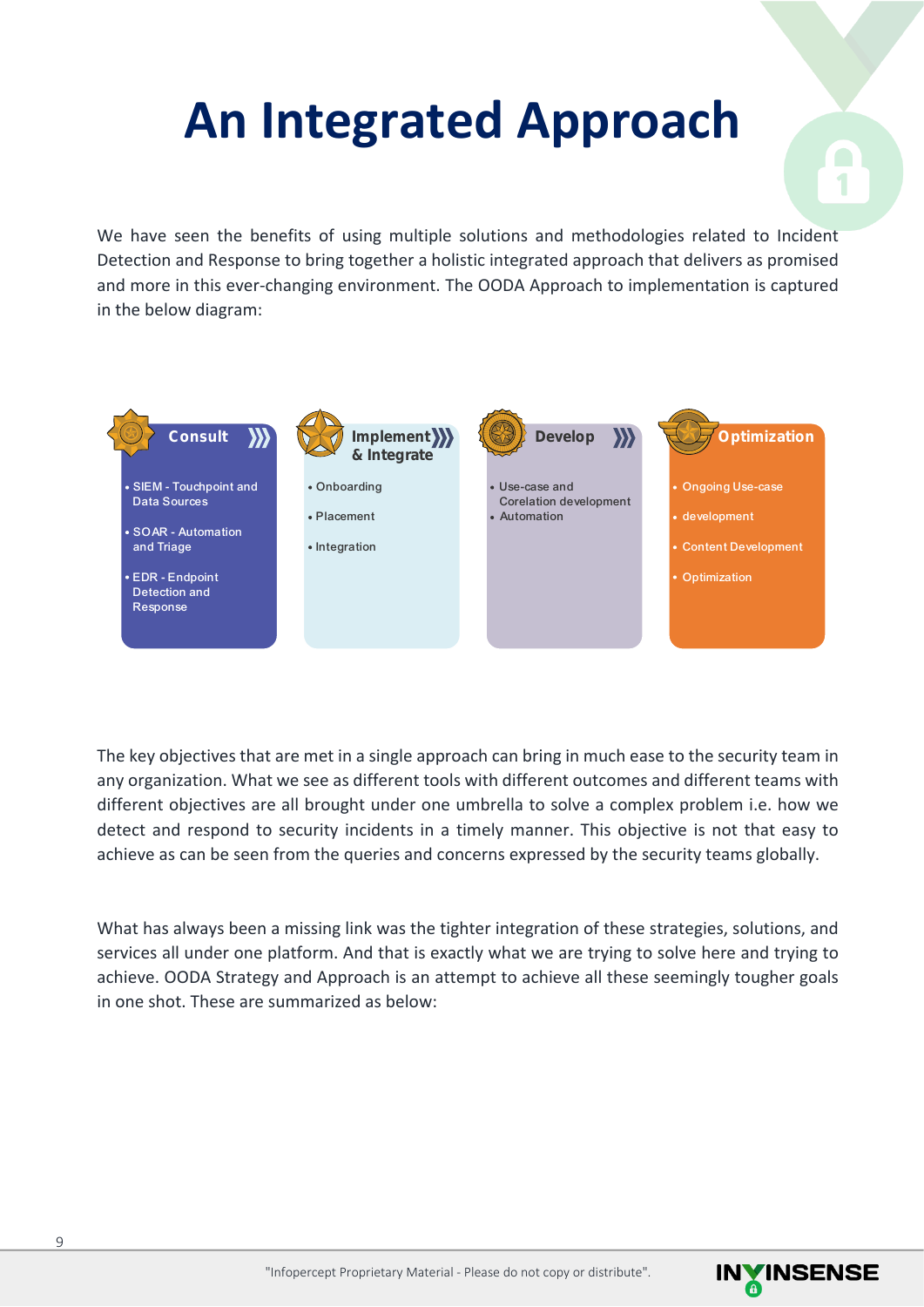

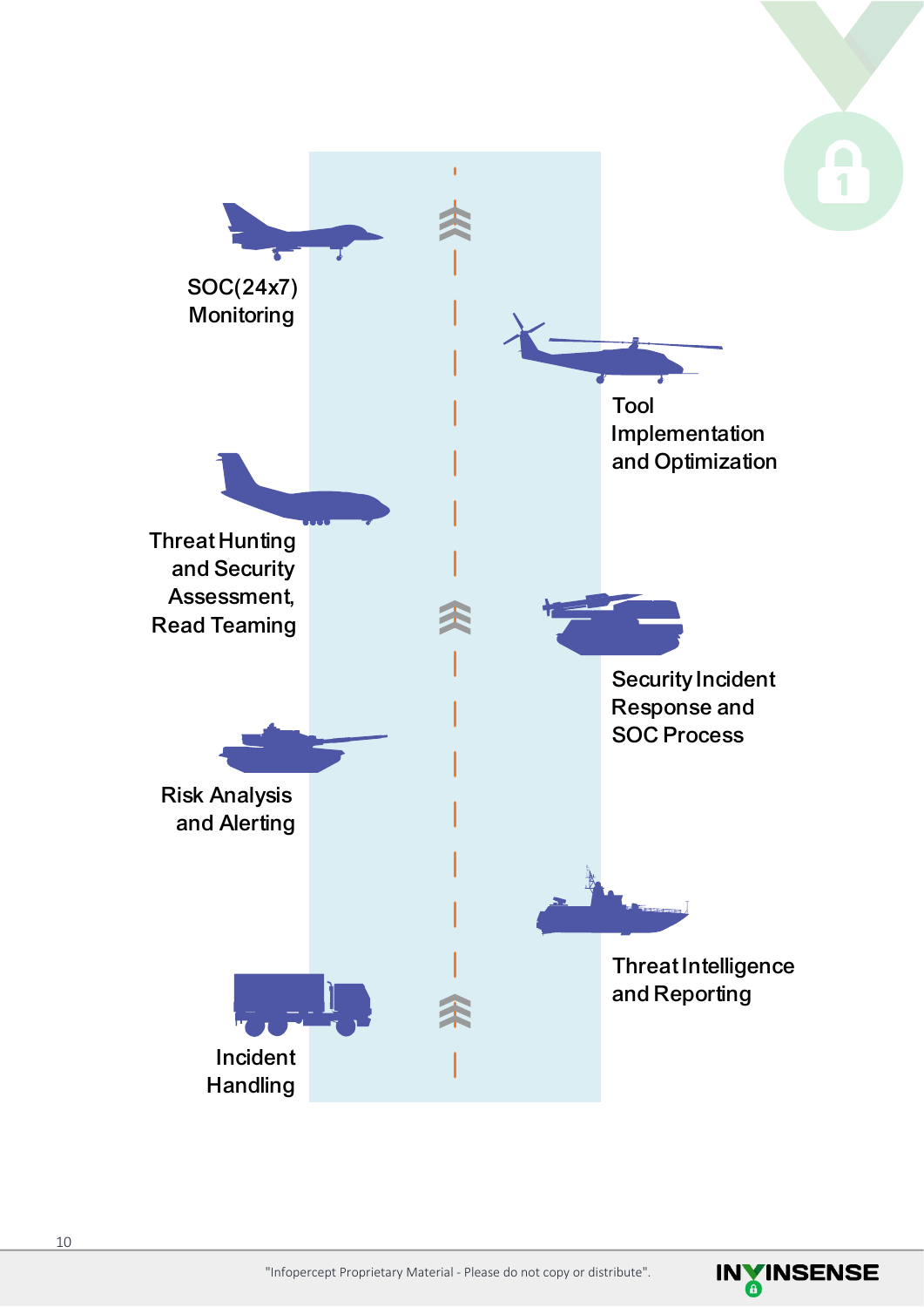# **Key Benefits of this Approach**

This approach comes with a whole of key benefits that shall be music to the ears of any Security Defenders.





1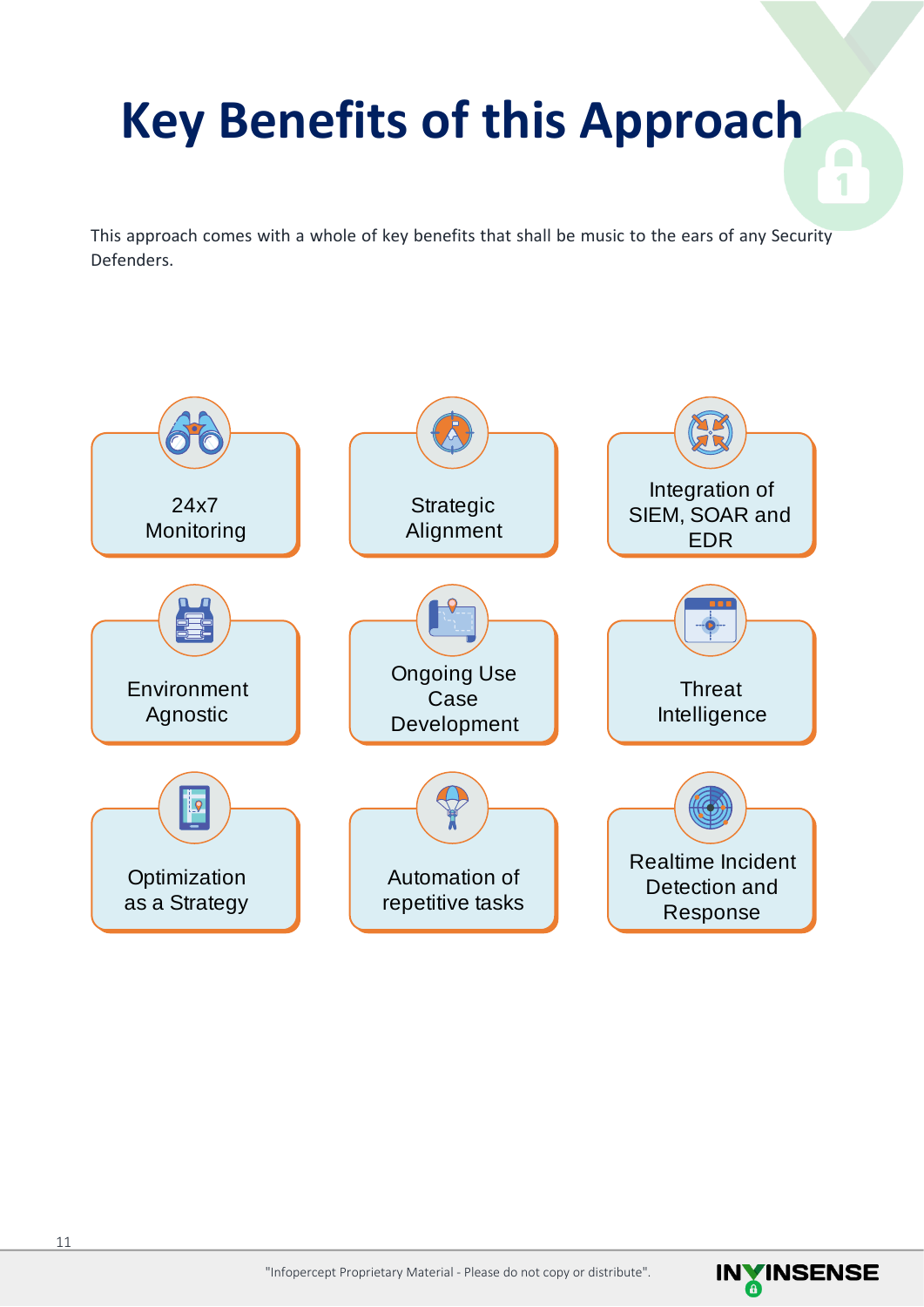### **Way Forward**



This methodology is proving to be a game changer in devising a Security Incident Detection and Response Strategy for any Organization. It is a highly evolved approach that marries the advantages of the various Incident response and detection strategies to achieve multiple security goals. This Approach believes in a coercive strategy that has its DNA in automating all the repetitive, mundane tasks and freeing up the security team to focus on delivering a detection and response strategy that is tightly integrated with real-time Threat Intelligence.

This approach is an integrated platform model that seamlessly fits into your Cyber Program and enhances the overall Cyber Security Maturity of the organization. This shall give the Management the much-needed confidence and the ammunition to fight the menace.

For more information, please reach out to us sos@infopercept.com